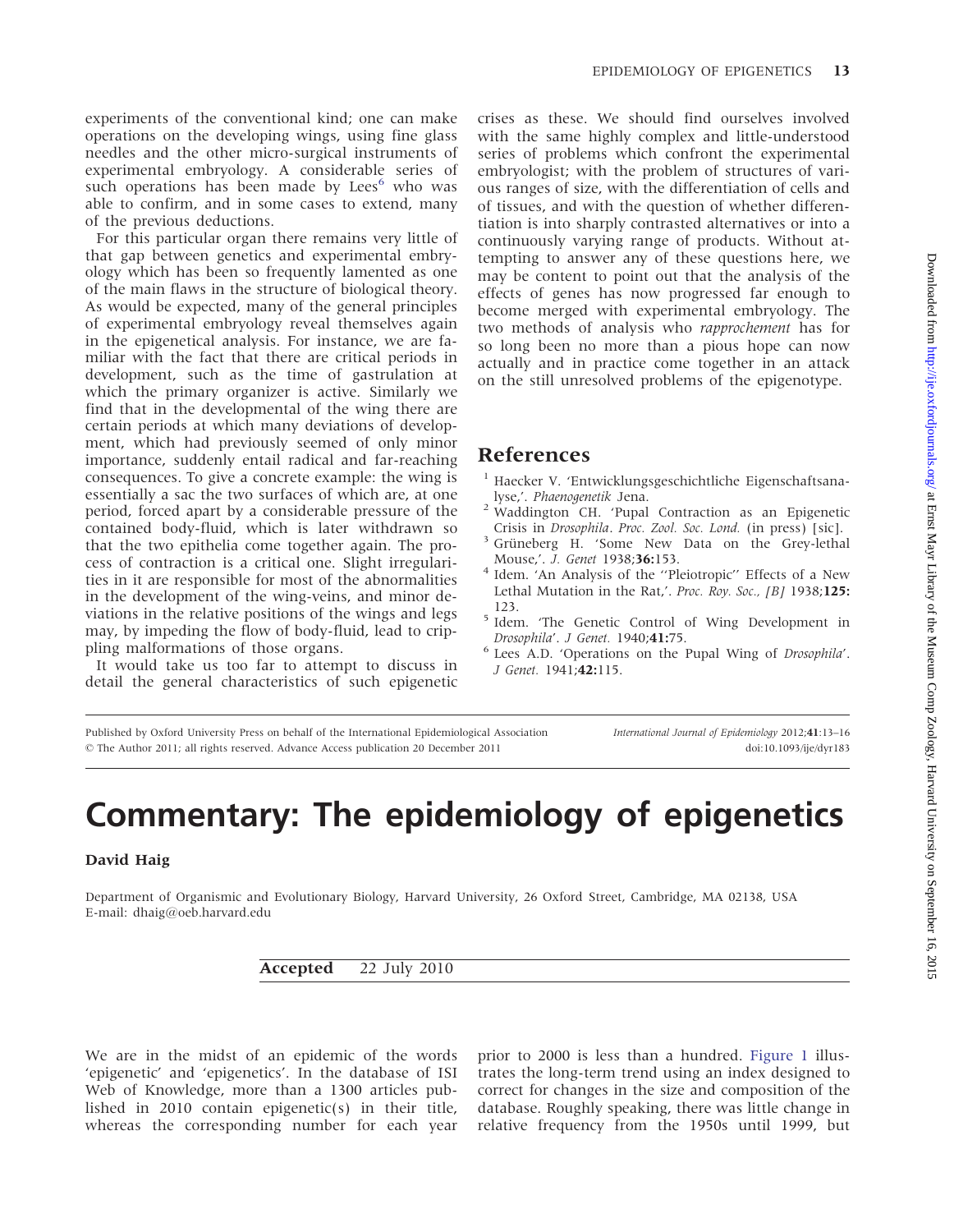<span id="page-1-0"></span>

Figure 1 Relative frequency of articles with epigenetic or epigenetics in their title. The frequency index is the number of titles retrieved from the ISI Web of Knowledge using the search term epigenetic\* divided by the number of titles retrieved using genetic\* multiplied by 100. An index of one means there is one 'epigenetic' title for every 100 'genetic' titles

since then epigenetics has increased in each successive year, with a 10-fold increase from 1999 to 2009.

For more than a half-century, epigenetics has denoted a protean, difficult-to-define field, in part because the word had at least two independent ori-gins.<sup>[1,2](#page-2-0)</sup> The earliest published use of epigenetics occurs in the article reprinted in this issue.<sup>3</sup> Here, Waddington proposed epigenetics as a name for studies of the 'causal mechanisms' by which 'genes of the genotype bring about phenotypic effects.' From the perspective of current debates about the meaning of epigenetics, Waddington's article is notable for the lack of discussion of inheritance, although he does emphasize how early developmental events can have large effects on adult anatomy and physiology.

Waddington later clarified his intended meaning in his Principles of Embryology: epigenetics was 'perhaps the most satisfactory expression' for the field variously known as Entwicklungsmechanik (developmental mechanics) or experimental embryology.<sup>[4](#page-2-0)</sup> In a generally favourable review, Huxley noted that Waddington retained embryology in the title of his book, however:

A good title provides a banner under which a new scientific movement can advance (witness 'gene' and 'genetics' in the study of heredity). Accordingly I am going to have the courage of his convictions: I shall use 'Epigenetics' as meaning the science of developmental process in gen-eral, and hope that others will do the same.<sup>[5](#page-2-0)</sup>

In reply, Waddington commented: 'It was not entirely from diffidence ...that I named my book the *Principles* of Embryology; I did so mainly because it devotes some

space to the descriptive anatomical data related to development, and is not confined wholly to that analysis of causal mechanisms for which the name 'epigenetics' is appropriate.'[6](#page-2-0)

The second origin of epigenetics traces to David Nanney's *Epigenetic control systems*.<sup>[7](#page-2-0)</sup> In this article, Nanney contrasted genetic and epigenetic control, with the latter determining which volume in the library of genetic specificities was to be expressed in a particular cell. Nanney noted that 'Epigenetic systems show a wide range of stability characteristics ... cells with the same genotype may not only manifest different phenotypes, but these differences in expressed potentialities may persist indefinitely during cellular division in essentially the same environment'. Thus, cellular heredity was a potential property of epigenetic systems but not a defining feature of such systems. Ephrussi adopted Nanney's terminology but tied epi-genetics more closely to cellular inheritance.<sup>[8](#page-2-0)</sup> He wished to distinguish epigenetic mechanisms from 'more trivial, immediately reversible phenotypic mechanisms' and reminded geneticists 'that not everything that is inherited is genetic'. Luria distinguished between genetic and epigenetic somatic mu-tations as possible causes for the origin of cancer.<sup>[9](#page-2-0)</sup>

Abercrombie used Nanney's concept of epigenetic control to explain cellular differentiation.<sup>[10](#page-2-0)</sup> He suggested 'epigenotype' might be used for 'the set of self-reproducing regulatory mechanisms that characterizes each of the different tissue types of an organism'. In the appended discussion, Waddington remarked that he had earlier used epigenotype for a different concept but 'The term is not much needed today in that sense and I am perfectly willing to give it up to somebody else!'<sup>[10](#page-2-0)</sup>

By the 1980s epigenetics had developed distinct Waddingtonian and Nanneyan 'traditions', but the term did not form part of the everyday vocabulary of most biologists. The Waddingtonian tradition was concerned with the causal processes by which genetic systems interact with the environment to bring about development and phenotypic plasticity. The Nanneyan tradition distinguished between genetic and epigenetic causes of changes in cellular phenotype, including the transformation of somatic cells into cancer cells. The two traditions were loosely united by a common interest in how a constant genotype can produce different phenotypes. (I refer to the second tradition as Nanneyan even though Nanney's founding role was largely forgotten. In recent years, the two traditions have become increasingly difficult to distinguish as they have spawned hybrid recombinant offspring. $11$ )

Epigenetics became closely associated with DNA methylation in the 1990s, catalyzed by the discovery of imprinted genes in mice and men. Holliday had earlier proposed that loss of methyl groups from nucleotide bases could cause a switch in gene activity that would be heritable. He described the altered state of gene expression as an epigenetic change.<sup>[12](#page-2-0)</sup>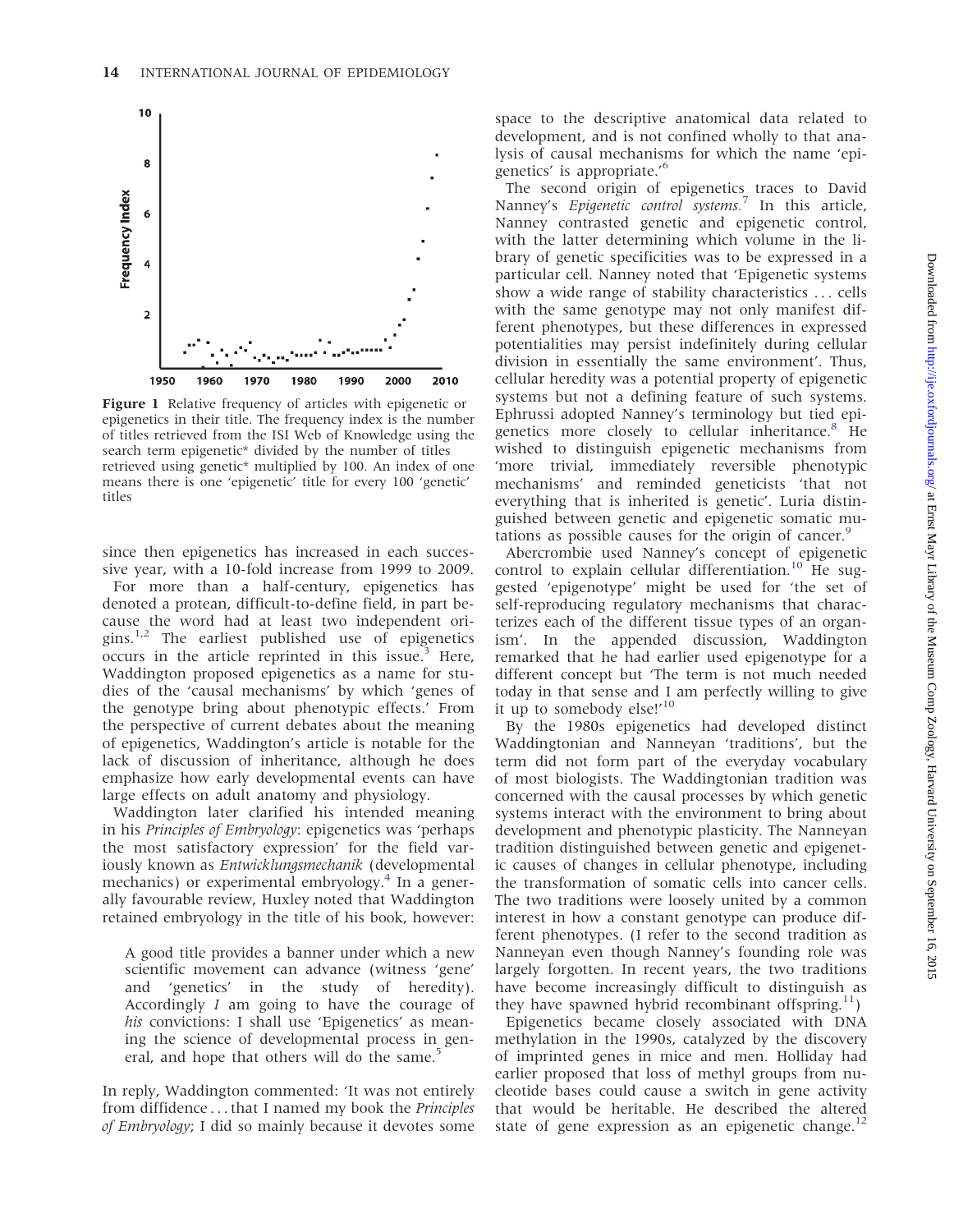<span id="page-2-0"></span>Later Holliday proposed that epigenetic defects in germ line cells could be inherited by offspring and proposed that 'heritable changes based on DNA modification should be designated epimutations to distinguish them from classical mutations'.<sup>13</sup>

For a brief period, epigenetics and DNA methylation became almost synonymous, at least in the Nanneyan tradition, with heritability recognized as a condicio sine qua non of epigenetics. Influential definitions from this period are 'Nuclear inheritance which is not based on differences in DNA sequence'<sup>14</sup> and 'the study of mitotically and/or meiotically heritable changes in gene function that cannot be explained by changes in DNA sequence'.<sup>15</sup> By the turn of the century, modification of histone proteins was proposed to be another mechanism of epigenetic inheritance.[16–18](#page-3-0)

The label epigenetic was soon extended to include all transcriptional effects of chromatin modification whether or not these were inherited. Some decried this shift in meaning because no histone modification had been conclusively demonstrated to be heritable.<sup>[19](#page-3-0)</sup> But, from a deeper historical perspective, heritability had not originally been a defining feature of epigenetic systems. More recently, the definition of epigenetic mechanisms has been further expanded to include the regulatory actions of non-coding RNAs. Definitions have been modified to encompass the expanded domain of what qualifies as epigenetic. Recent definitions of epigenetics include: 'the structural adaptation of chromosomal regions so as to register, signal or perpetuate altered activity states';<sup>[20](#page-3-0)</sup> 'heritable changes in gene activity and expression (in the progeny of cells or of individuals) and also stable, long-term alterations in the transcriptional potential of a cell that are not necessarily heritable'; $^{21}$  $^{21}$  $^{21}$  and 'phenotypic variation that is not attributable to genetic variation'. $^{22}$  $^{22}$  $^{22}$ 

The choice of which word to use, from a smorgasbord of possible options, is a process that takes place, often subconsciously, in the privacy of individual minds. Therefore, reconstructions of the reasons why words rise and fall in use are inherently speculative. Two features of the time series of [Figure 1](#page-1-0) invite explanation. The first is the persistence of epigenetics as an infrequent term for almost 50 years: most newly proposed scientific terms are stillborn. Epigenetic (the adjective) had a long history associated with the noun epigenesis. Part of the staying power of epigenetics (the noun) may have been its explicit or implicit association with one side in the preformation vs epigenesis debate. In addition, epigenetics had an enduring appeal for critics of genetic orthodoxy, because the word's structure had connotations of being 'above' or 'beyond' genetics. $2,23$  $2,23$  On the other hand, the existence of competing Nanneyan and Waddingtonian definitions may have contributed to the failure of either definition to be widely adopted.

The second feature to be explained is the meteoric rise in the use of epigenetics in the new century. The timing coincides with the shift in usage to include histone modification. Epigenetics has clearly 'provided a banner under which a new scientific movement has advanced'. At the heart of this movement is research on the role of chromatin modification in the control of transcription. But the movement is a broad tent that unites studies of the effects of environmental toxins on gene expression, of the fetal origins of adult disease and of how early rearing affects adult behaviour. The indefinite definition of epigenetics (together with the connotation of being 'above' or 'beyond' genetics) has meant that scientists from divergent disciplines, studying only loosely related phenomena, could all feel they were engaged in epigenetic research near the cutting edge of modern biology.

What does the future hold for the epigenetics? Will there be a struggle for legitimacy with attempts to restrict the use of the term to a narrower field? Will epigenetics become a general label for studies of gene regulation, broadly construed? (Genetics provides a pertinent analogy of a label that covers a range of weakly linked disciplines.) Or will epigenetics be displaced by another buzzword in the competition for grants, citations and tenure?

#### References

- <sup>1</sup> Bird A. Comments on "Epigenetic inheritance in evolution". *J Evol Biol* 1998;11:185–88.
- <sup>2</sup> Haig D. The (dual) origin of epigenetics. Cold Spring
- Harbor Symp Quant Biol 2004;69:67–70.<br><sup>3</sup> Waddington CH. The epigenotype. *Endeavour* 1942;1:
- 18–20. Reprinted in *Int J Epidemiol* 2012;41:10–13.<br>Waddington CH. Principles of Embryology. London: George
- 
- Allen & Unwin, 1956, p. 10.<br>
<sup>5</sup> Huxley J. Epigenetics. *Nature* 1956;**177:**807–09.<br>
<sup>6</sup> Waddington CH. Embryology, epigenetics and biogenet-<br>
ics. *Nature* 1956;**177:**1241.
- Nanney DL. Epigenetic control systems. Proc Natl Acad Sci
- U S A 1958;44:712–17.<br><sup>8</sup> Ephrussi B. The cytoplasm and somatic cell variation.
- J Cell Comp Physiol 1958;52(Suppl 1):35–53.<br><sup>9</sup> Luria SE. Viruses, cancer cells, and the genetic concept of
- virus infection. *Cancer Res* 1960; **20:**677–688.<br><sup>10</sup> Abercrombie M. General review of the nature of differentiation. In: de Reuck AVS, Knight J (eds). Cell Differentiation. Boston: Little, Brown and Company, 1967,
- pp. 3–17.<br><sup>11</sup> Jablonka E, Lamb MJ. The inheritance of acquired epi-
- genetic variations. J Theor Biol 1989;139:69–83.<br><sup>12</sup> Holliday R. A new theory of carcinogenesis. Brit J Cancer
- 1979; $40:513-22$ .<br><sup>13</sup> Holliday R. The inheritance of epigenetic defects. Science
- 1987;238:163–70.<br><sup>14</sup> Holliday R. Epigenetics: an overview. *Devel Genet* 1994;15:
- 453–57. 15 Riggs AD, Martienssen RA, Russo VEA. Introduction. In: Russo VEA, Martienssen RA, Riggs AD (eds). Epigenetic